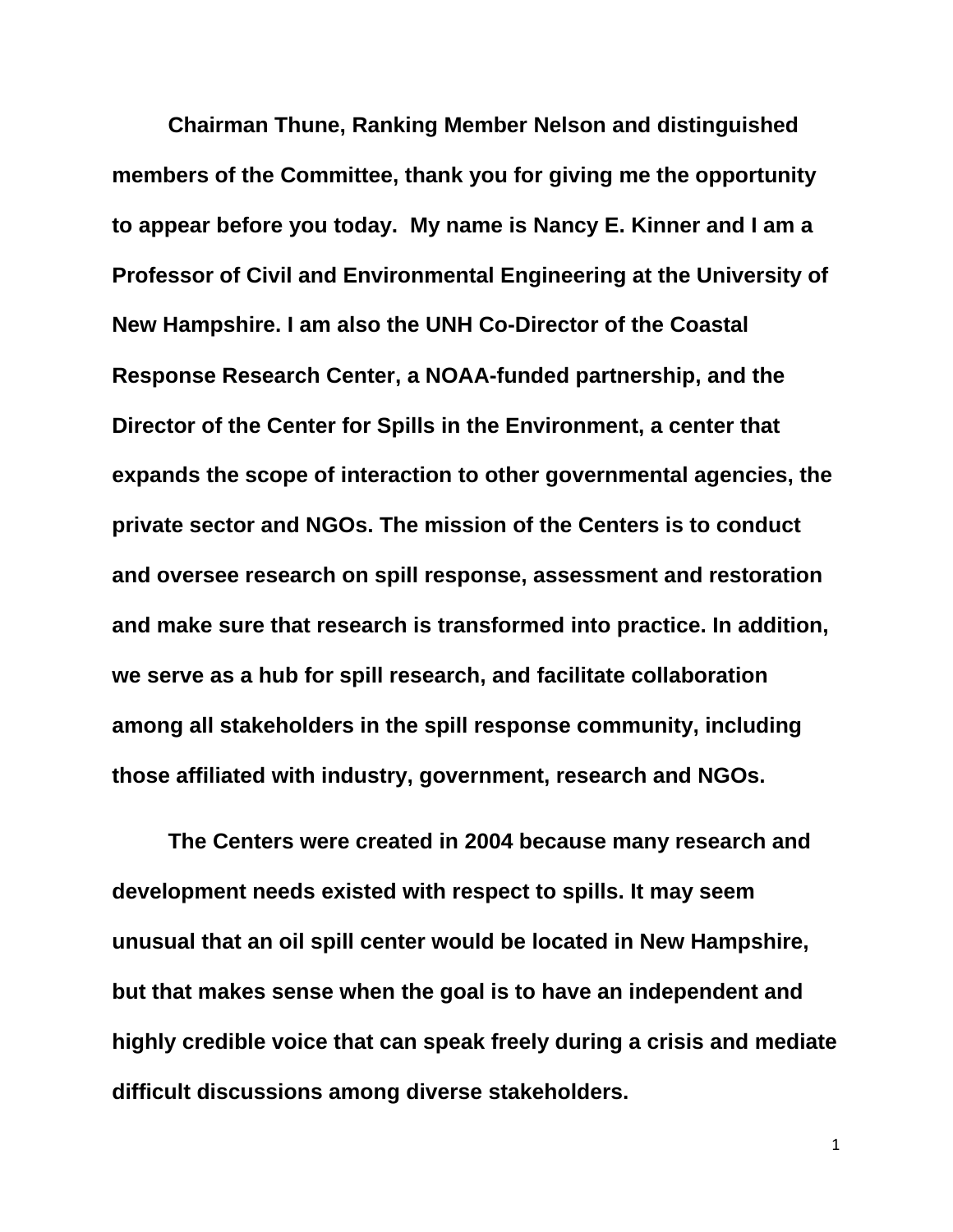**For example, we were asked to facilitate a discussion during the DWH spill, among 50 renowned scientists, to evaluate whether dispersants should continue to be used. After examining the available data and the science, regarding the potential impact of dispersant use on the environment, the conclusion was that use of dispersants and the effects of dispersing the oil were generally less harmful than allowing the oil to migrate into sensitive wetlands and nearshore coastal habitats and therefore dispersant use should continue.** 

**There are many ways to improve the safety of offshore and oil and gas production. But when oil is being spilled, there is no single "silver bullet" response technology that provides a universal solution. As I like to tell my students, "oil spills are bad, and cause very bad things to happen." The goal of response is to minimize, as much as possible, the damage. Hence, the challenge is to translate the results of oil spill research and development into better response.** 

**In the wake of the DWH, there has been a large influx of money into research and there are many oil spill-related papers being published each month as a direct result of this funding. The question is how much of this research will result in improvements to oil spill response. Unfortunately, the answer might be… "Not very much!"**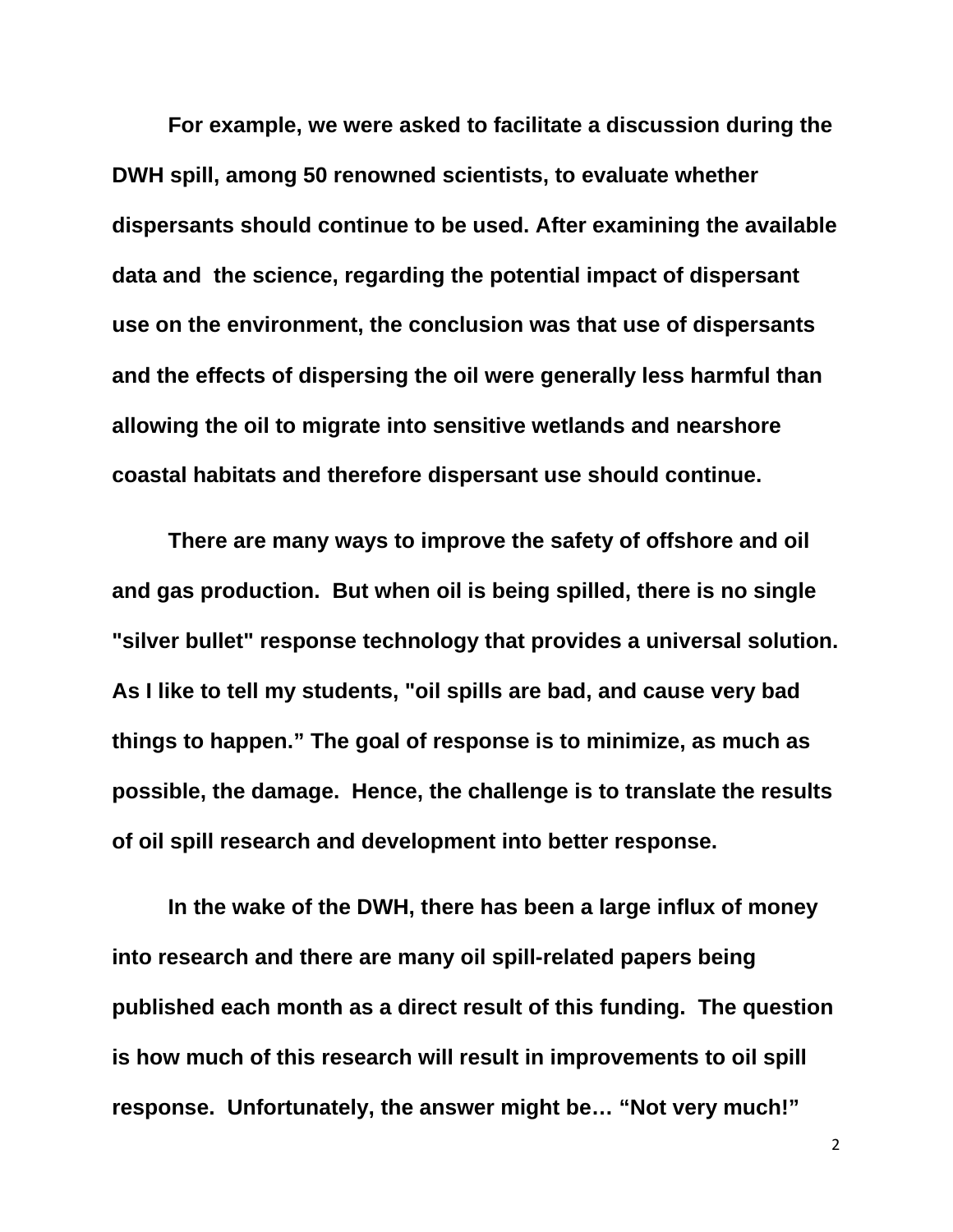**Why not? First, the research that needs to be done to improve response is often not conducted, because researchers rarely interact with responders. (They don't go to the same parties.) Second, it is difficult for scientists to simulate the real environment. For example, to answer the question as to whether chemical dispersants should be added to a subsea blowout, scientists need to simulate the mixing that occurs at a deep wellhead where many, many gallons of oil and gas are billowing out rapidly at very high pressure. That is, to say the least, a very challenging environment to simulate in a laboratory, test tank or with mathematical modeling.** 

**Third, scientific journals rarely publish papers where the experiments do not show any measurable changes. Yet, there is often very useful information from research that shows no effects. For example, if oil was added to very cold seawater that contained naturally-occurring microorganisms and the oil concentration did not change over time, the results would probably not be publishable. Yet responders fighting a spill in the Arctic Ocean would want to know that oil might not be degraded as rapidly as in warmer water.** 

**So how can we address these challenges? (Well) we can bring responders and scientists together in a partnership to develop**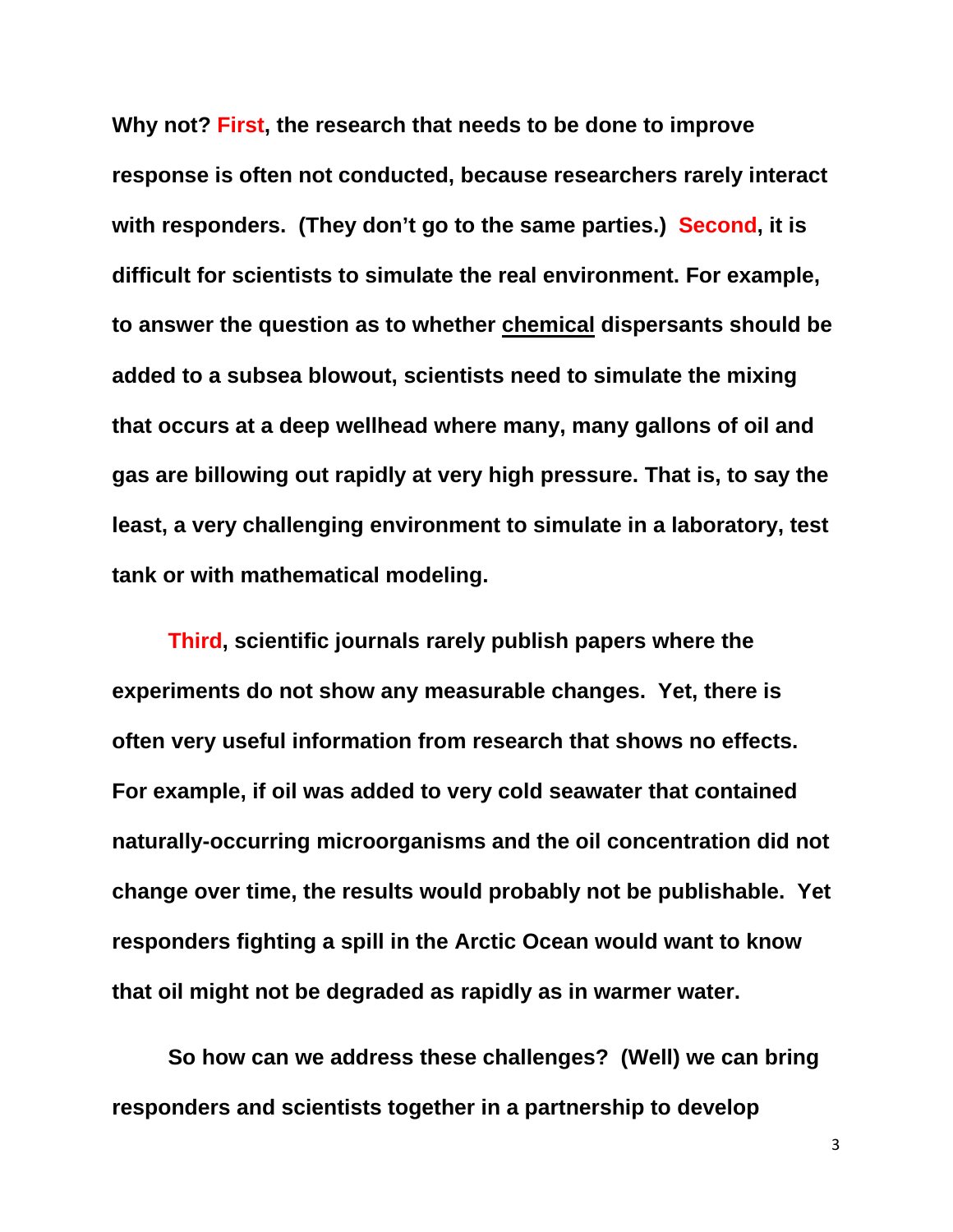**research needs and design and conduct experiments to address those needs. But, even if we started that process today, the results of the research would not be available for several years. In the interim, we can sort through the large amount of research published, to determine if, and how, it can improve response.** 

**Here's one example of how our Centers, in partnership with NOAA and EPA, are doing this. We have convened 70+ scientists to review the literature and determine what is known and what is uncertain about the state-of-the-science of dispersants and dispersed oil in spill response, especially as it applies to the Arctic. My job is to facilitate those discussions, which as you may imagine can be quite interesting. What never ceases to amaze me is how a diverse group of researchers and response scientists can come to consensus when the focus is on the details of the science. I see this approach as a path forward on many thorny issues.** 

**In summary, there are many questions that must be addressed to improve response when oil is spilled, especially as we consider drilling in more inter-continental shelf regions and in the face of the energy renaissance in the U.S. We must take advantage of current and future investments in research, translating them into better**